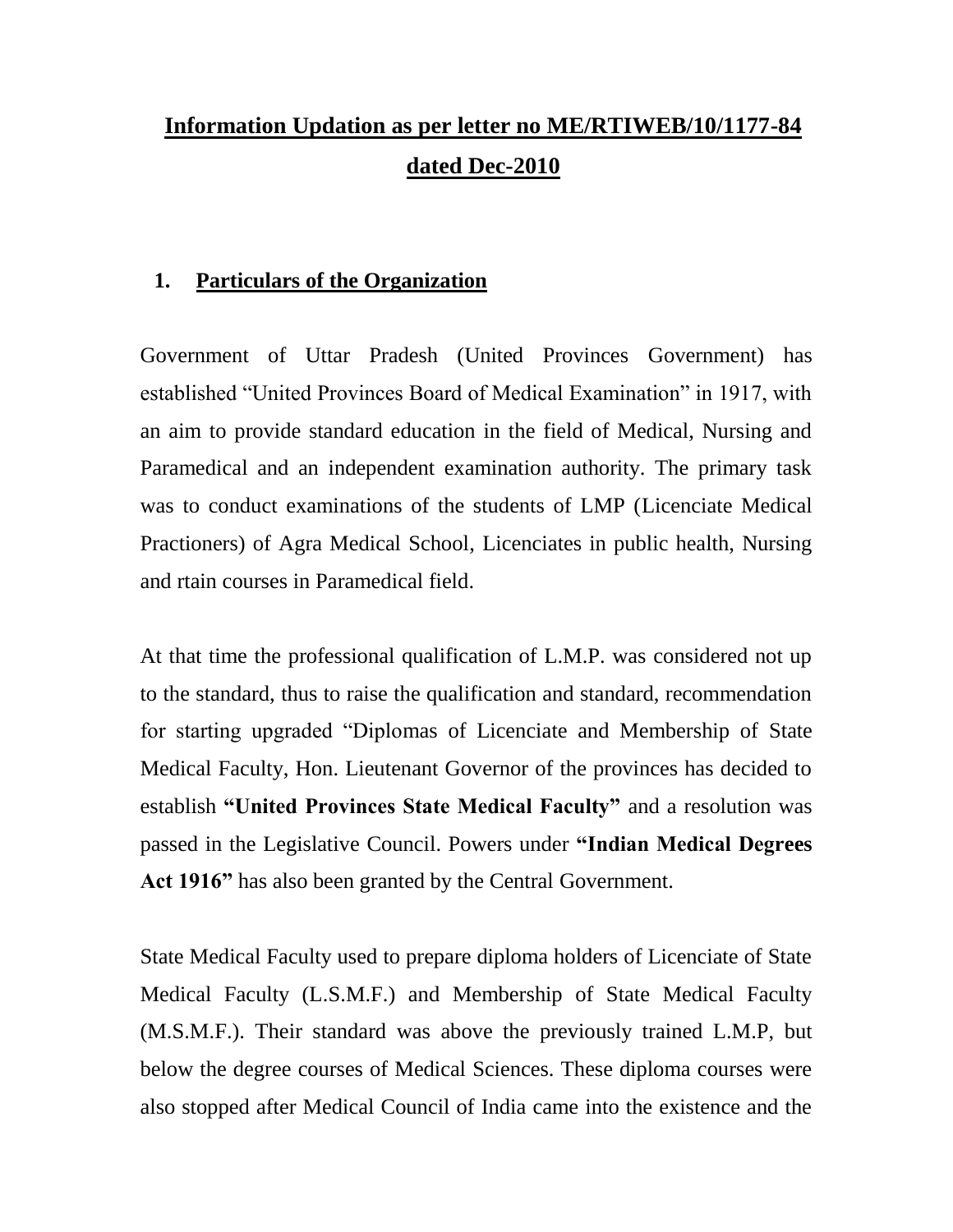number of institution providing education in the degree courses of MBBS level increased. It was only then that State Medical Faculty began doing entire work related to Nursing and Paramedical courses up to diploma level under the power of **"Indian Medical Degrees Act 1916"**.

The U.P. State Medical Faculty has progressed beyond expectation specially in the last 10 years. Around 130 training centers in nursing and 350 training centers in 19 courses of paramedical have come into existence. "Hon. Council of Ministers" of U.P has vested in the U.P State Medical Faculty the power to initiate and control the paramedical courses up to degree level since 1926, U.P. State Medical Faculty has been working as the first paramedical council of the country. In the G.O. 4447/ 71-03-05/ 141/ 96/ 05, deptt of Medical Education , it has been mentioned that only those paramedical courses, for which there is no council is situated at the centre or state level, all the work regarding their regulations and control will be done by U.P. State Medical Faculty.

Government of U.P has transferred U.P. State Medical Faculty and allied councils from the Department of Medical, Health and Family welfare to the "Department of Medical Education".

#### **1. Power and Duties of Officers and employees**

The "Governor General of India" vide his order No. 1754Health/16<sup>th</sup> December, 1926, has empowered United Provinces State Medical Faculty under "Indian Medical Degrees Act 1916", In this regard GB of the State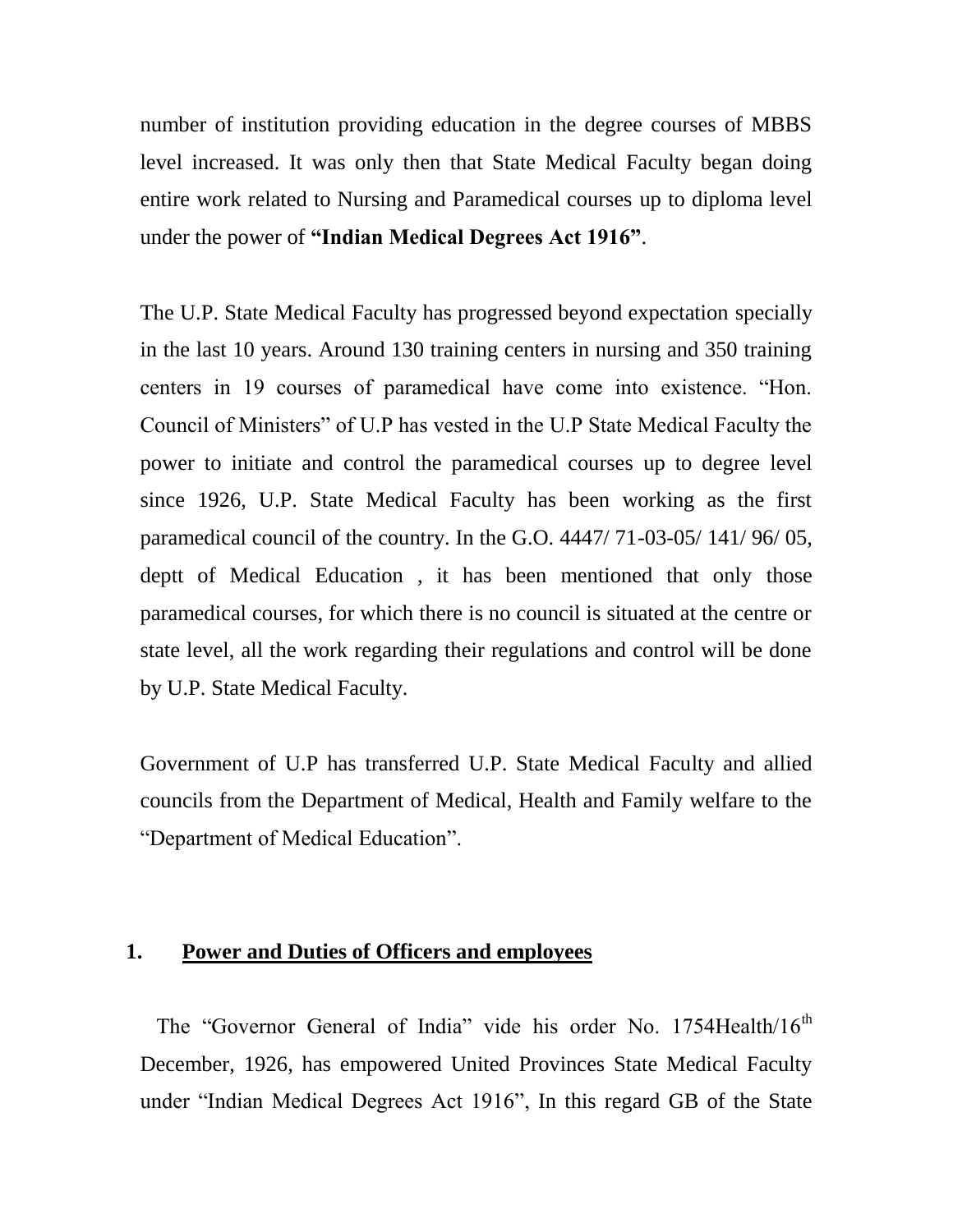Medical Faculty recommends various training centers to the government for granting recognition .At the end of the course State Medical Faculty takes the examination of the trainee and grant them certificate and diploma etc and provide a registration.

Since 1926, U.P. State Medical Faculty has been working as the first paramedical council of the country. In the G.O. 4447/ 71-03-05/ 141/ 96/ 05, deptt of Medical Education , it has been mentioned that only those paramedical courses, for which there is no council is situated at the centre or state level, all the work regarding their regulations and control will be done by U.P. State Medical Faculty.

All the employees working in the combined councils are the regular staff member of the SMF. The office building having modern amenities and facilities is owned by the State Medical Faculty. The office and functions of the office are fully computerized. Examination and process of registration is being done with the help of ICRs and online filling of the examination forms etc.

- **2. Procedure for decision-making,**
- **4. Norms for discharge of function**
- **5. Rules, Regulations for discharge of functions**

The activities of the SMF are decided by the Governing Body (GB). It also decides remunerations, salaries, and budget of the faculty. There are 12 members in the Governing Body including the president.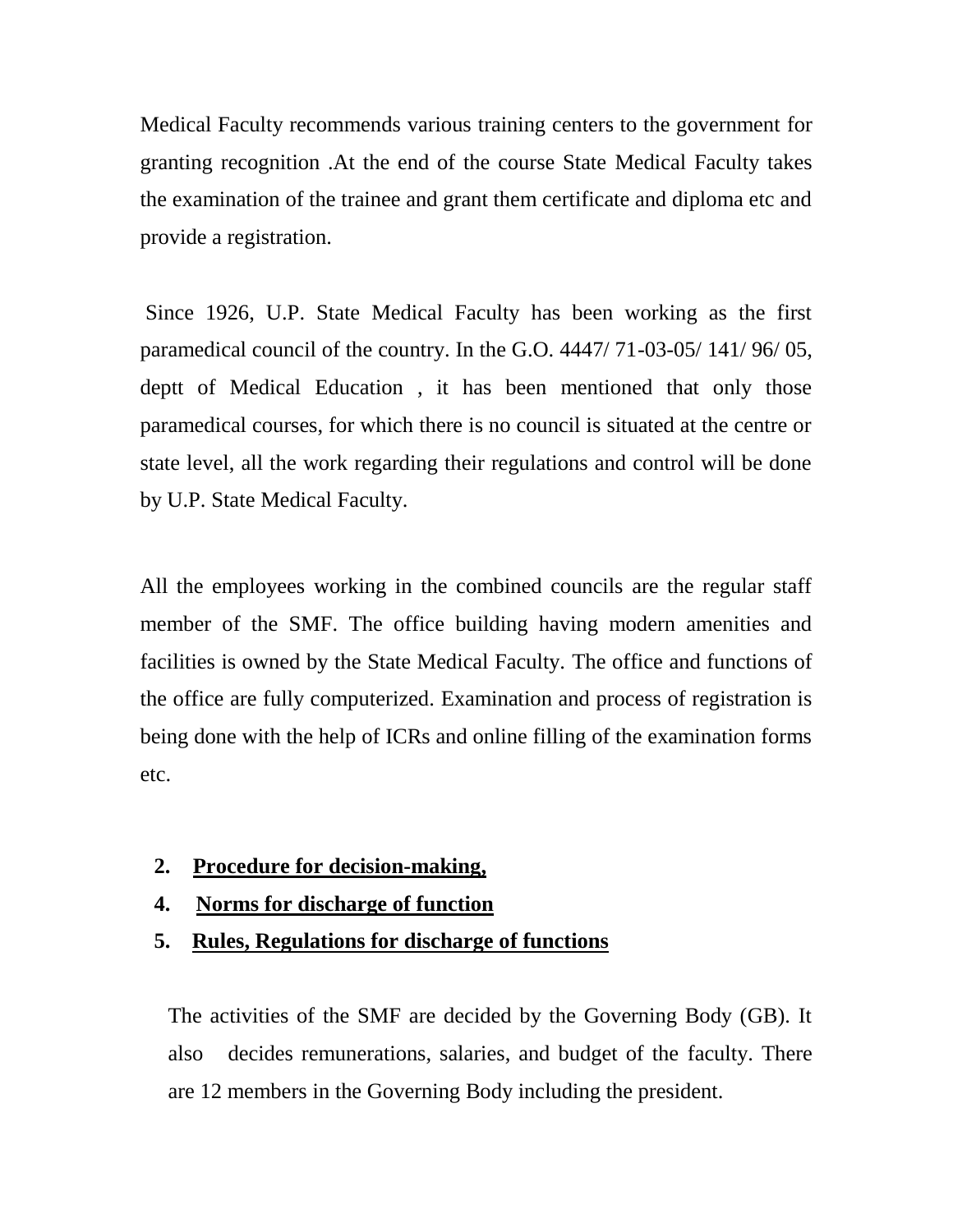- \* It frames rules and regulations for smooth functioning of U.P.State Medical Faculty.
- \* It defines the process for opening of new training schools and updation of inspection reports so that it can be forwarded to the government for approval.
- \* It also manages the finances of the faculty.
- \* Appoints staff and fix wages.

## **6. Statement of the categories of documents that are held by it or under its control**

The various documents present/ are held by, or are under the control of this Office are:-

- i. Counter files of registration made for Medical, Nursing and Paramedical Professionals,
- ii. Forms for registration,
- iii. Tabulation sheets of the results of various examinations conducted by it,
- iv. Provisional and Diploma Certificates,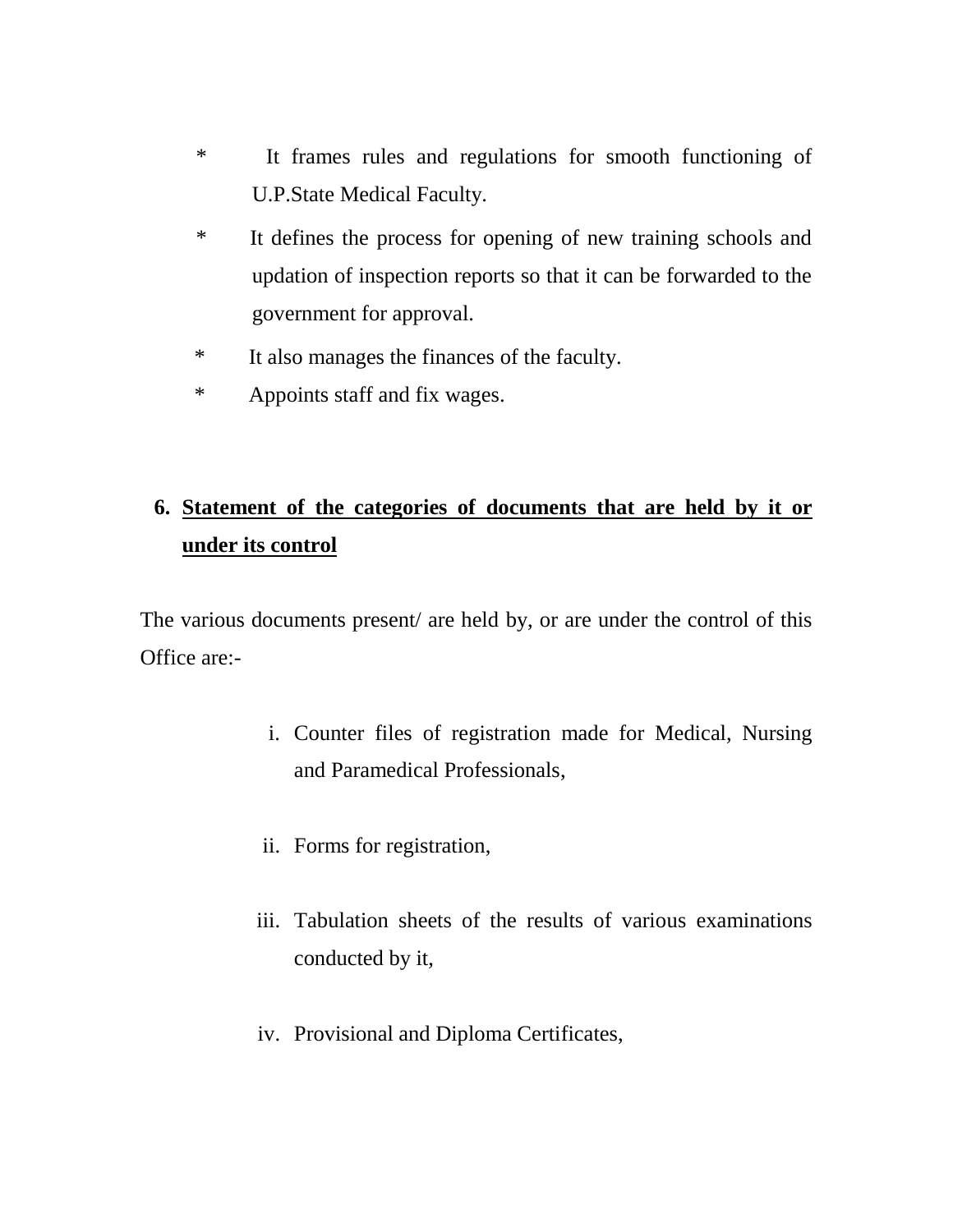- v. Minutes of the meetings,
- vi. Circulars and notices of concerned Departments, &
- vii. Government Orders.
- viii. Exam related papers
	- ix. Training Documents of candidate
	- x. Details of various affiliated institutes

# **7. The particulars of any arrangement that exits for consolation with or representation by members of the public in relation to the formulation of its policy or implementation thereof**

Uttar Pradesh State Medical Faculty is a body deals with registration & examination of professionals from medicine and allied fields so "consolation with or representation by members of the public in relation to the formulation of its policy or implementation thereof" is ruled out.

### **8. Statement of boards councils, committees and other bodies of two or more persons constituted as its part or for the purpose of its**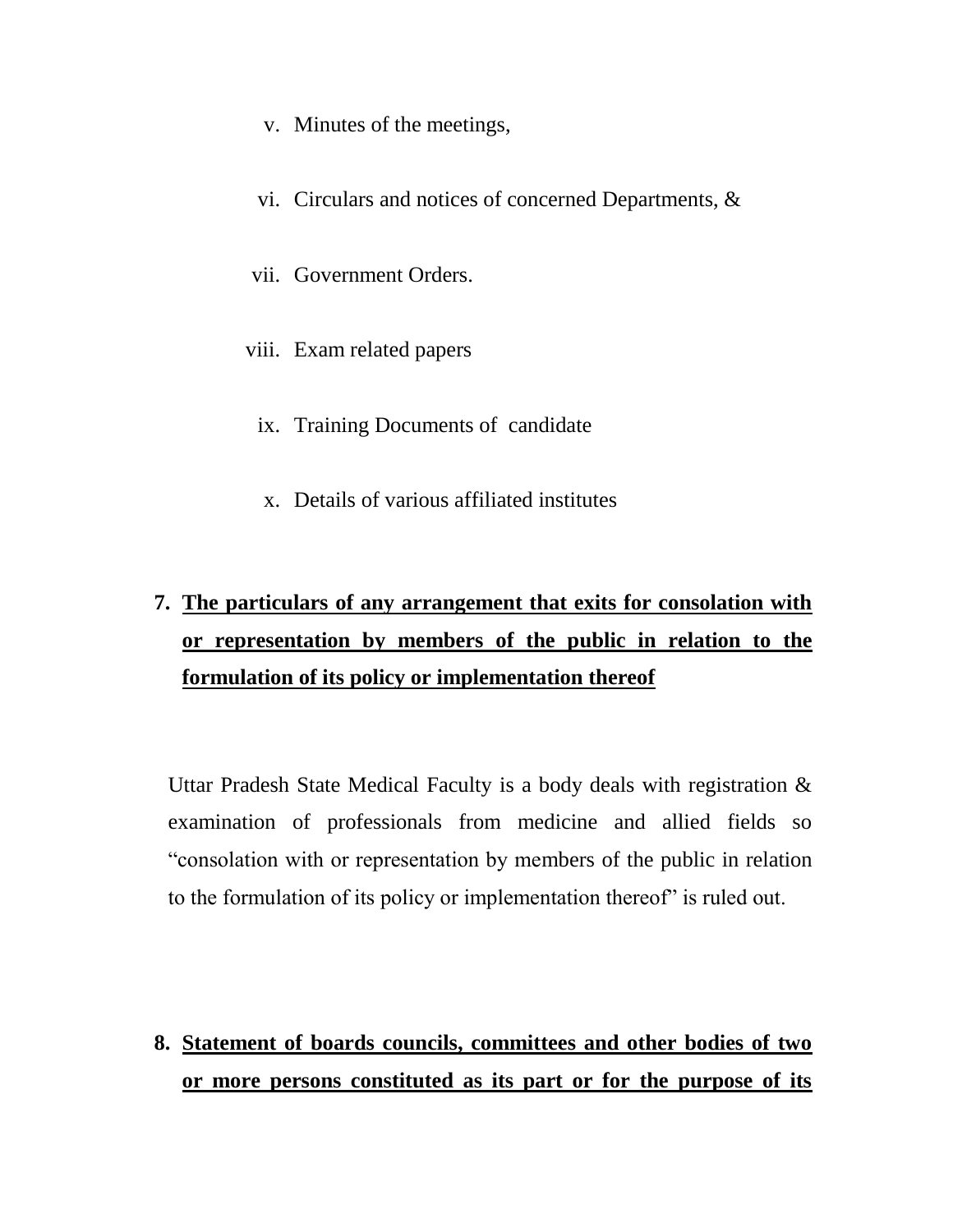# **advice, and as to whether meetings of those boards, councils,. Committees and other bodies are open to the public or the minutes of such meetings are accessible for public.**

Government has kept U.P. State Medical Faculty, U.P. State Medical Councils and U.P. State Nurses and Midwives Councils and U.P. State Dental Council all under one roof. Since then all three Associated Councils has been working as they are working presently. Every council has separate Governing bodies, Rules and Acts but employees are of SMF comprising of U.P. State Medical Faculty, U.P. State Medical Council and U.P. State Nurses and Midwives Council and Dental Council.

#### **9. Directory of Officers and Employees**

#### **U.P. State Medical Faculty**

**Office Phone No. - 0522- 2238846 Office Fax No. - 0522- 2236600**

| S.No   Name of the Employees            |
|-----------------------------------------|
| Dr. Rajesh Jain (Secretary / Registrar) |
| SRI R P SRIVASTAVA                      |
| <b>SRI G K PANDEY</b>                   |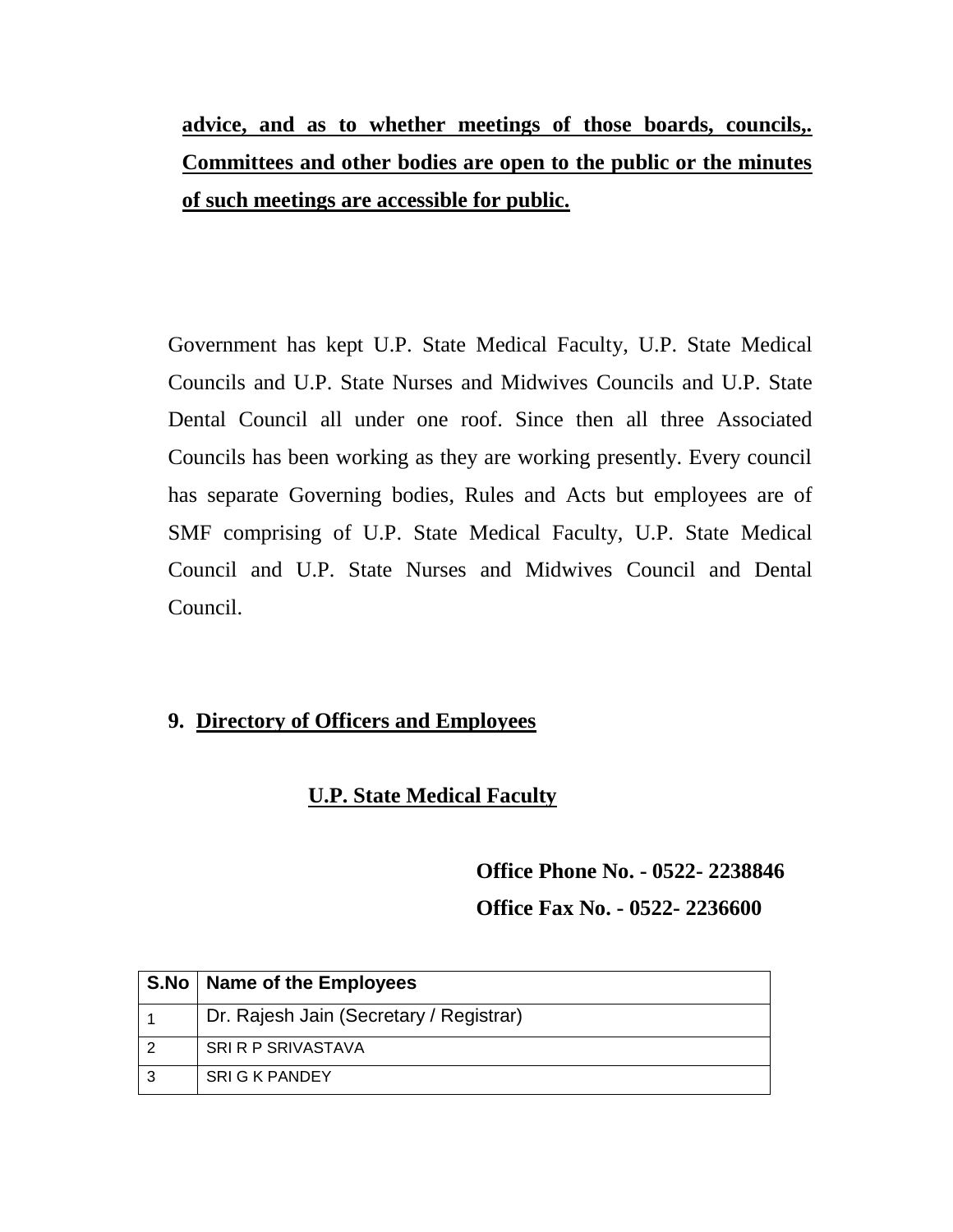| 4              | <b>SRI ADITYA KUMAR BAJPAI</b>   |
|----------------|----------------------------------|
| 5              | <b>MRS SUNITA MALLIK</b>         |
| 6              | <b>SRI SURESH CHANDRA MISHRA</b> |
| $\overline{7}$ | <b>SRI RAM PAL BHARTI</b>        |
| 8              | SRI SHARAD CHANDRA SHUKLA        |
| 9              | SRI UMESH CHANDRA PANDEY         |
| 10             | <b>SRI MANOJ KUMAR MISHRA</b>    |
| 11             | <b>MRS SURYA SINGH</b>           |
| 12             | MRS SUGANDHA SHARDA SINGH        |
| 13             | <b>SRI KULDIP SINGH</b>          |
| 14             | <b>SRI PUNEET BHOLA</b>          |
| 15             | <b>SRI NIMIT SHARMA</b>          |
| 16             | <b>SRI ASHISH KUMAR SINGH</b>    |
| 17             | SRI MANISH BHASKAR SINGH         |
| 18             | <b>SRI PIYUSH KUMAR SINHA</b>    |
| 19             | <b>MRS MINI VIJESH</b>           |
| 20             | SRI TEJENDRA KUMAR TIWARI        |
| 21             | SRI AKHILESH KUMAR TIWARI        |
| 22             | SRI LOKRANJAN SINGH              |
| 23             | <b>SRI JAGDISH</b>               |
| 24             | <b>SRI RAJESH</b>                |
| 25             | <b>SRI RAVI SHUKLA</b>           |
| 26             | <b>SRI KISHORE RANA</b>          |
| 27             | <b>SRI VISHWA NATH RAWAT</b>     |
| 28             | SRI VINOD KUMAR PAL              |
| 29             | <b>SRI PRAMOD KUMAR YADAV</b>    |
| 30             | <b>SRI BRIJ NANDAN</b>           |
| 31             | <b>MRS SAVITRI SINGH</b>         |
| 32             | <b>SRI PRADEEP KASHYAP</b>       |
| 33             | <b>SRI KETAR BALI</b>            |
| 34             | <b>SRI ANIL PAL</b>              |
| 35             | <b>SRI SANDEEP KUMAR</b>         |
| 36             | <b>SRI SANTOSH KUMAR</b>         |
| 37             | <b>SRI RAM GYAN YADAV</b>        |
| 38             | <b>SRI RAM PRAHLAD</b>           |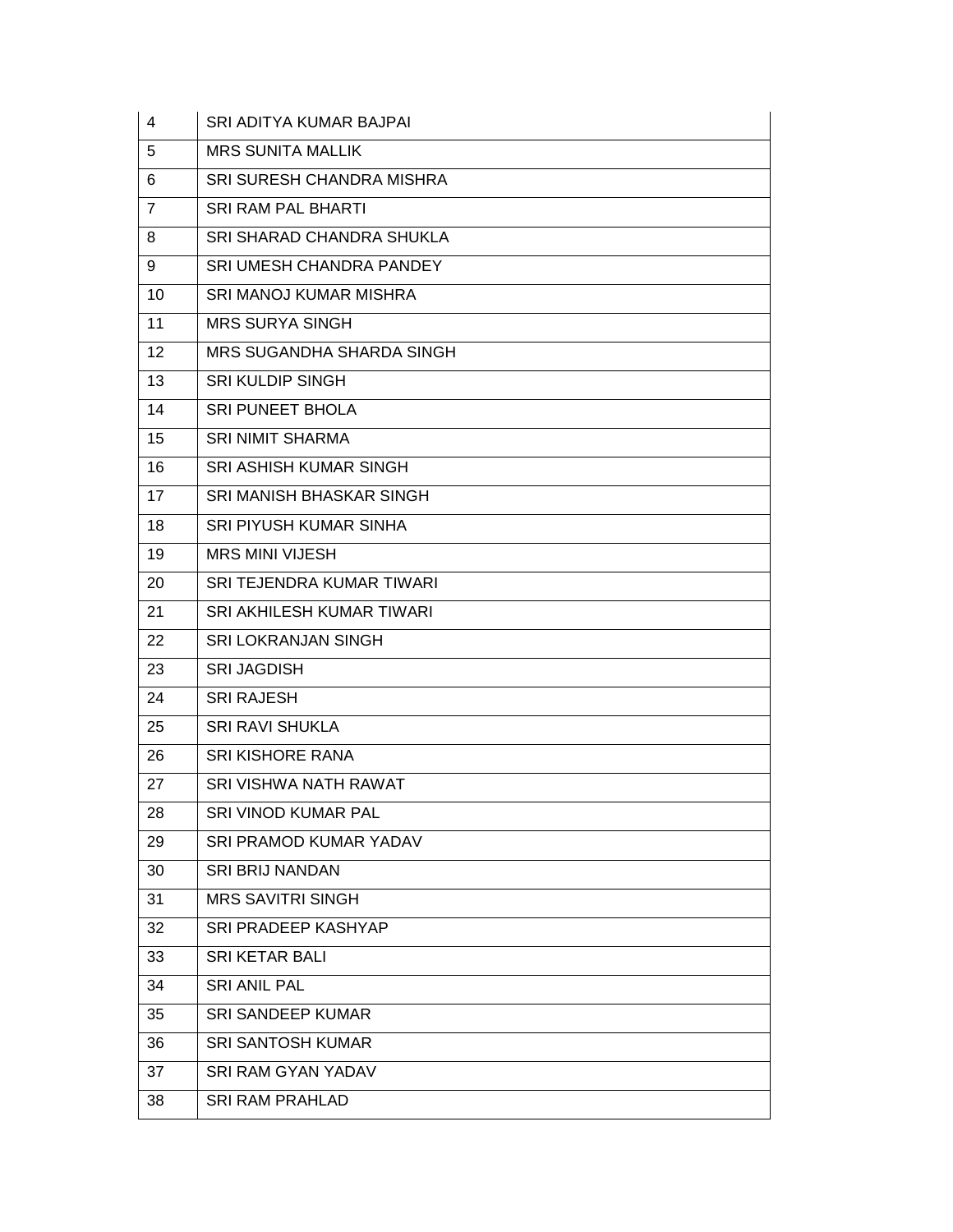| - 39 | <b>SRI RAM ADHAR</b>   |
|------|------------------------|
| 40   | <b>MRS PUSHPA DEVI</b> |

#### **U.P. Dental Council**

|   | <b>SRI NISHANT SRIVASTAVA</b> |
|---|-------------------------------|
|   | <b>SRI ASHOK PANDEY</b>       |
| 3 | <b>SRI MANISH GUPTA</b>       |
|   | <b>SRI UPENDRA KUMAR</b>      |

**10. The monthly remunerations of officers/employees.**

## **11. The budget allocated to each of its agency, indicating the particulars of all plans, proposed expenditure and reports on disbursements made.**

State Medical Faculty was established as an independent examination body. SMF is a self financed body and managing its own financial resources without the need of external financial help. No budget, grant or financial assistance is ever given to the SMF by the Government.

# **12. The manner of execution of subsidy programmes, including the amounts allocated and the details of beneficiaries of such programmes**.

No Subsidy programmes are executed by this office.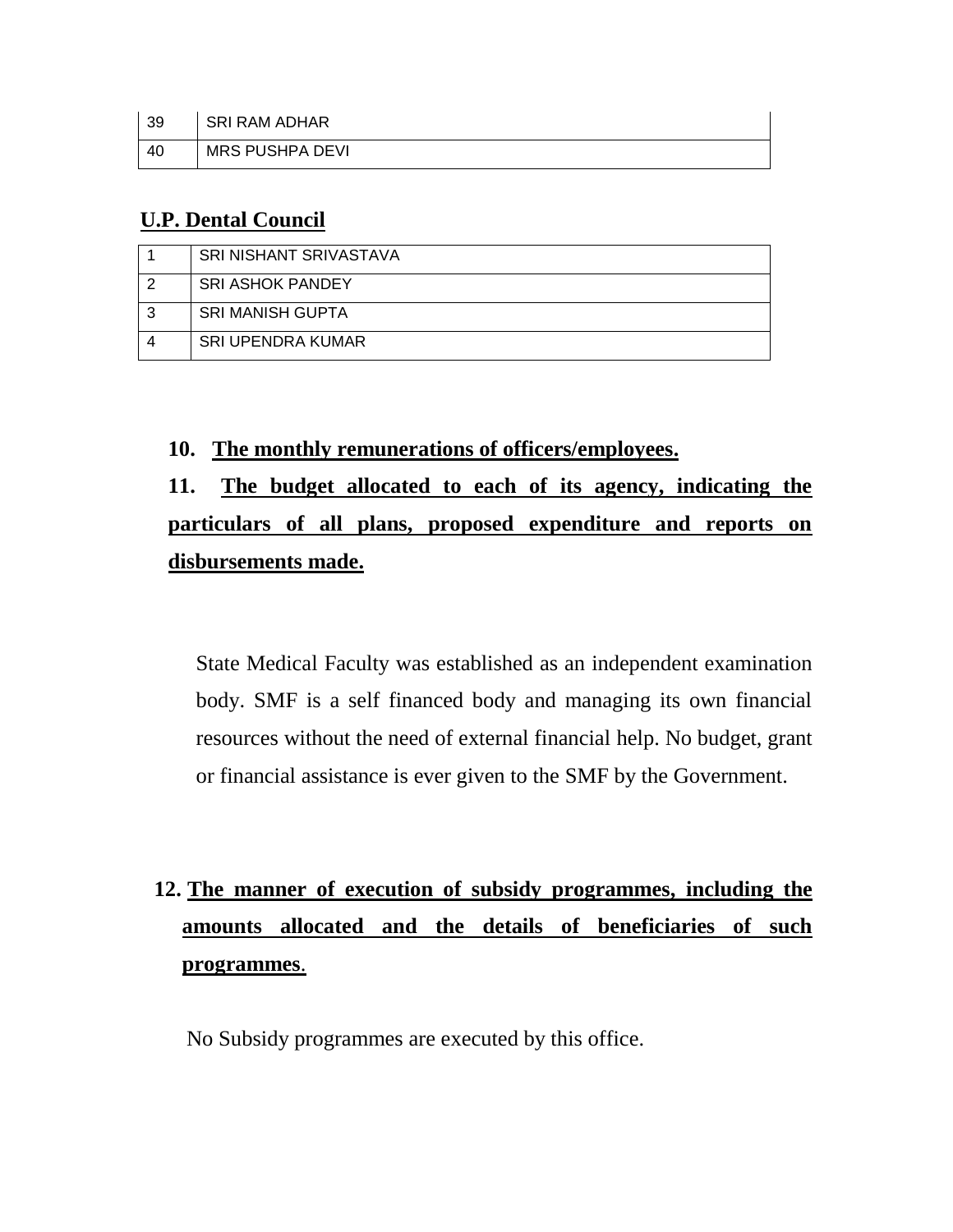## **13. Particulars of recipients of conncessions, permits or authorization granted**

No concessions. Sanction and approval for initiation of Nursing and Paramedical College within the state of Uttar Pradesh.

### **14. Details in respect of information available to be held by it in reduced form**

Counter files of registration made for Medical, Nursing and Paramedical Professionals, Forms for registration, Tabulation sheets of the results of various examinations conducted by it, Provisional and Diploma Certificates, Minutes of the meetings, Circulars and notices of concerned Departments, Government Orders, Exam related papers, Training Documents of candidate, Details of various affiliated institutes etc are the records and data that are reduced to be stored in an electronic form

# **15. The particulars of facilities available to citizens for obtaining information including the working hours of a library or reading room, if maintained for public use.**

**16. The names, designations and other particulars of public information officers.**